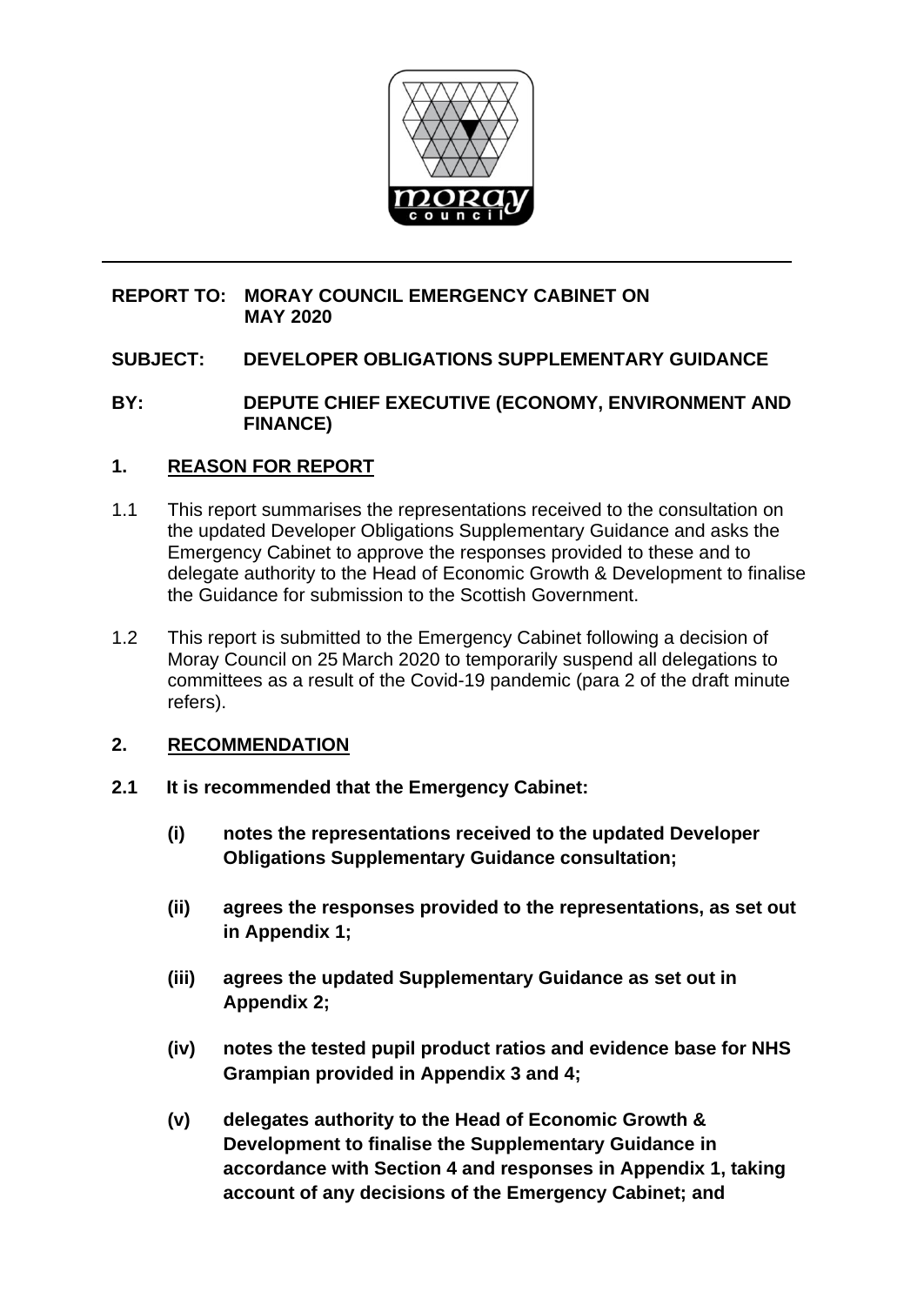**(vi) agrees that the updated Supplementary Guidance is submitted to the Scottish Government and, upon approval, forms part of the statutory Moray Local Development Plan (MLDP) 2020 when adopted.**

# **3. BACKGROUND**

- 3.1 The MLDP 2020 Policy PP3 Infrastructure and Services sets out a commitment to prepare Supplementary Guidance on Developer Obligations. Developer Obligations must meet all of the five tests set out in the Scottish Government Circular 3/2012:
	- **Necessary** to make the proposed development acceptable in planning terms;
	- **Serve a planning purpose** and, where it is possible to identify infrastructure provision requirements in advance, should be relevant to development plans;
	- **Relate to the proposed development** either as a direct consequence of the development or arising from the cumulative impact of development in the area;
	- **Fairly and reasonably relate in scale and kind** to the proposed development; and,
	- **Be reasonable** in all other respects.
- 3.2 Developer Obligations have been dealt with in-house by the Strategic Planning and Development Team since 1 March 2017 when the Council's Service Level Agreement with Aberdeenshire Council to provide the service ended. This has ensured that a robust, consistent and transparent service is provided by the Council and reinforced the need for a strong evidence base to be in place in order to secure developer obligations.
- 3.3 The current adopted Supplementary Guidance (SG) on Developer Obligations was approved by the Planning and Regulatory Services Committee on 5 December 2017 (para 9 of minute refers) and then by the Scottish Government, coming into effect on 1 March 2018. The document sets out the methodology, rates for calculating developer obligations and an agreed action to review the cap.
- 3.4 At its meeting on 10 December 2019 the Planning and Regulatory Services Committee agreed the updated Supplementary Guidance for public consultation (para 12 of the minute refers).
- 3.5 The SG has been in place since 2016 following a significant 2 x 12-week public consultation and has subsequently undergone 2 reviews. The purpose of this current consultation was primarily to update figures and methodology rather than revisiting the principles of infrastructure that developer obligations are sought for.
- 3.6 A 6-week consultation period on the updated Developer Obligations Supplementary Guidance commenced on 6 January and ended on 14 February 2020. The public consultation was advertised in local newspapers, on the Council`s website and via social media. Letters/emails were issued to all Community Councils, Associations and Groups, Charities and Trusts,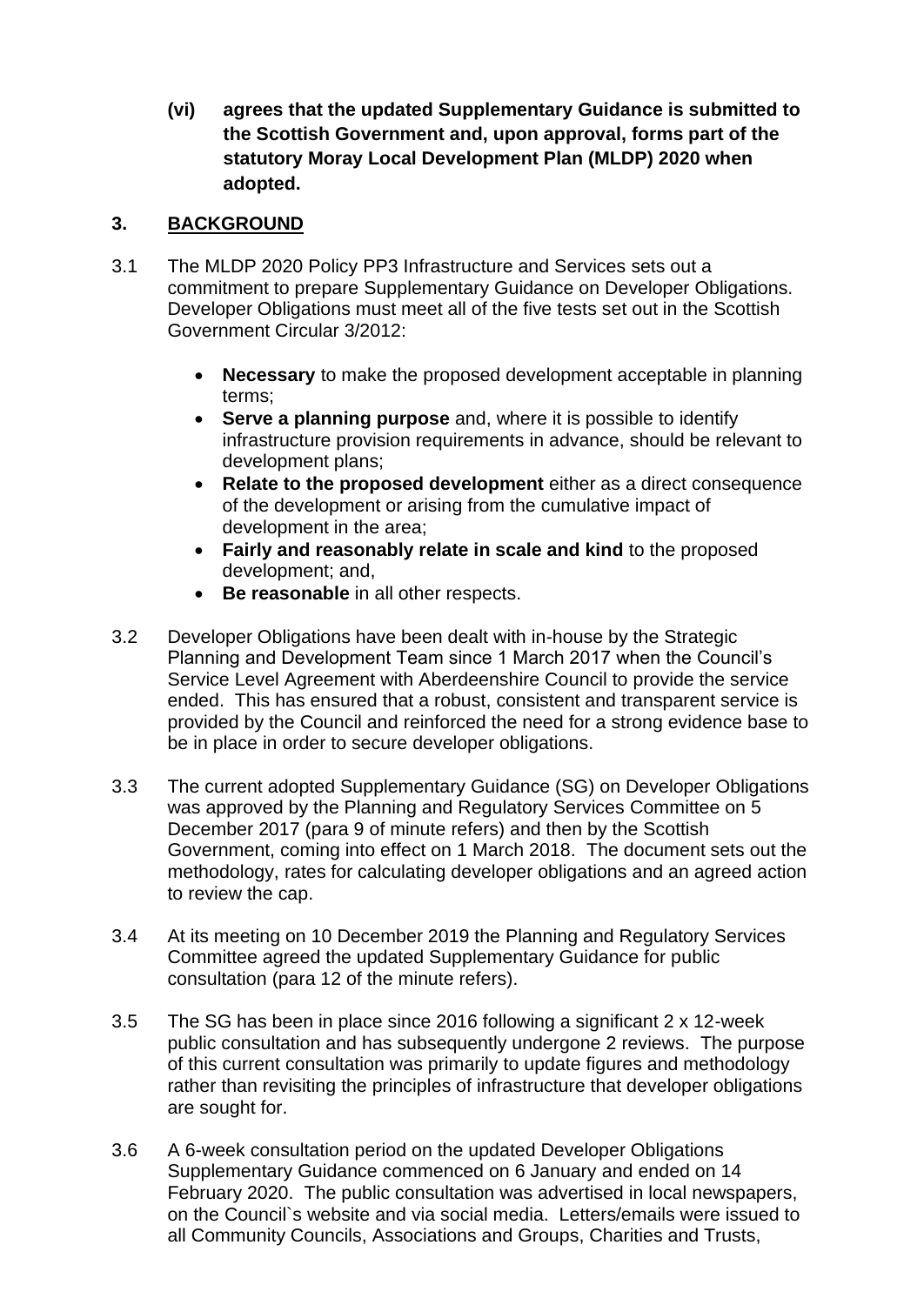Developers and Agents, Housing Associations and Key Agencies. Despite offering to attend the Homes for Scotland Northern Region Meeting which was convened to discuss Developer Obligations, no one from the Council was invited to attend. This is contrary to previous versions of the Guidance where officers have been invited to a meeting with developers to discuss the proposed updates.

3.7 Twelve representations were received from the Archaeology Service, sportscotland, Barratt North Scotland, Cairn Housing Association, Homes for Scotland, NHS Grampian, Robertson, Savills (for Pitgaveny Farms), Scotia Homes Ltd, Scottish Government, Scottish Environment Protection Agency (SEPA) and Springfield Properties PLC. A summary of these and the proposed Council response is provided in **Appendix 1**. Full consultation responses are available for members on the Councillors Document Section of CMIS.

# **4. REVISIONS TO SUPPLEMENTARY GUIDANCE**

4.1 The main issues raised by the representations are summarised below along with proposed changes to the Guidance and other amendments identified in **Appendix 1.** 

#### **Evidence base**

- 4.2 The respondents suggested that insufficient links have been made between developer obligations and the use of contributions; and whether the Council`s approach meets the tests set out in the Scottish Government Circular 3/2012. The SG is considered to be detailed Guidance with a robust evidence base, meeting the tests of the Circular and linked with the Proposed Plan. Further examples and clarifications have been included within the SG and this Committee Report to demonstrate the links.
- 4.3 Consultation responses objected to the perceived newly added requirements for dental chairs and pharmacy; and queried the evidence base for the technological and transport solutions. Developer obligations are already being sought towards dental chairs and pharmacy requirements, the only change has been made was to recalculate the rates for these requirements based on the floorspace requirements and patient numbers; which resulted in a lower contribution rate than in the current adopted Guidance. The use of technological and transport solutions will play a big part in the future provision of healthcare within new and emerging communities, however it is considered that due to lack of evidence from NHS Grampian at this time developer obligations will not be sought towards these methods.

### **Education**

4.4 The current pupil product ratio (PPR) of 0.3 for primary schools and 0.15 for secondary schools have been questioned by the respondents. These figures have previously been tested in Moray and proven to be reasonable. A further 6 sites have since been tested with the lowest PPR for primary schools at 0.22 and highest at 0.54; lowest PPR for secondary schools at 0.09 and highest at 0.44. Based on the recent testing of 6 sites across Moray, the average PPR for primary schools is 0.34 and for secondary schools is 0.21. The detailed outcome of this test is set out in **Appendix 3** to this Committee Report. No changes are proposed to the PPRs as set out in the Guidance.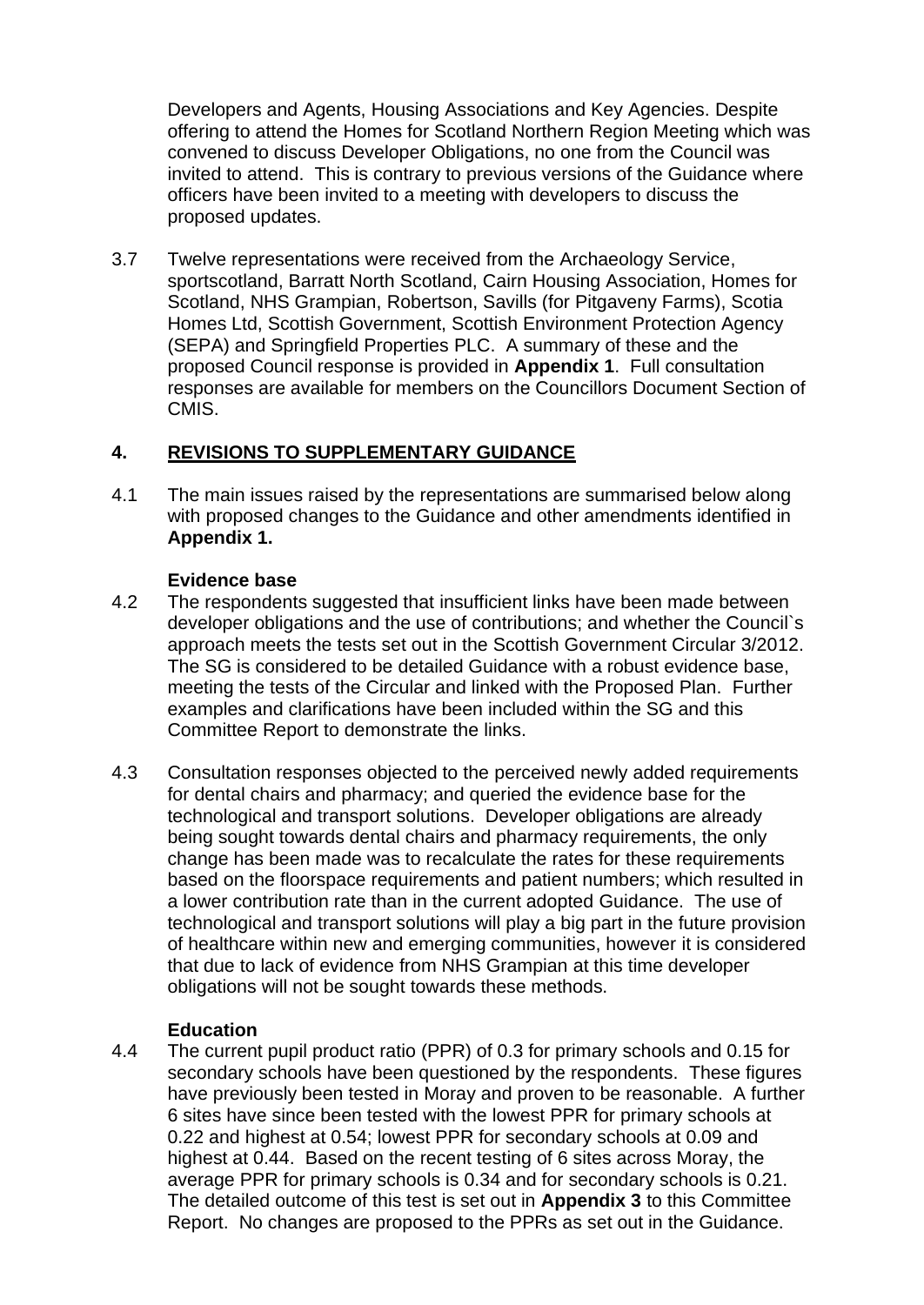### **Healthcare**

4.5 The respondents raised concerns that the healthcare facilities are not presented with a robust audit for examination of existing facilities. A spreadsheet has been developed, and been in existence for several years, by NHS Grampian with the support of Council officers, which identifies the direct link between new developments and healthcare facilities by looking at all allocated sites within the Local Development Plan (LDP), setting out how many patients these sites will generate, what impact that will have on the healthcare facilities, what mitigation measure is required to mitigate this impact and this is updated annually using the Council's housing land audit. An extract of this spreadsheet can be found in **Appendix 4** to this Committee Report.

#### **Transportation**

- 4.6 Developers suggested a lack of detail on the delivery of transportation improvements identified and apportionment of costs between each contributing site. Developer obligations are only sought for transport improvements where there is a cumulative impact. As set out in the updated guidance at this time obligations will be sought for developments in Elgin. In Forres developer obligations for interventions on the A940 Grantown Road corridor will continue to be sought, as has been the case since 2008, using proportions based on the number of housing units for each site. The methods for ascertaining the proportional impact of developments in Elgin will continue to be through the use of the Elgin Traffic Model at the time of the planning application. The capacities of sites identified in the Local Development Plan are indicative and developers often come forward with denser developments. Therefore, defining proportions at this stage would not be accurate. Developer obligations form part of the funding of transport network improvements where there is a need to accommodate movement associated with new development and the Council has no influence on the timing of developments coming forward. Therefore, no change has been proposed to the Council`s approach.
- 4.7 Transport Scotland raised concerns that the SG only considers transport for the local network. It is acknowledged that there is a need to provide additional information relating to the cumulative impact of development on the Trunk Road network. This work is currently being progressed and detailed information will be shared with Transport Scotland when available. Additional assessments of key junctions, based on the previously agreed capacity modelling parameters, will be undertaken and overall mitigation measures further developed for the cumulative impact of developments. Additional wording has been added to the Guidance to reflect this.

### **Affordable Housing**

4.8 Respondents suggested that developer obligations should not be sought or should be reduced towards affordable housing as this is an obligation in itself and it is to meet wider Government objectives; and whether there is any merit of being a Registered Social Landlord (RSL) developer in Moray in light of the contribution expectations. Affordable housing is a policy requirement, not a developer obligation and the need for it is set out in the Scottish Planning Policy. When providing affordable housing, it has to be ensured that developer obligations are considered when having sites valued and developer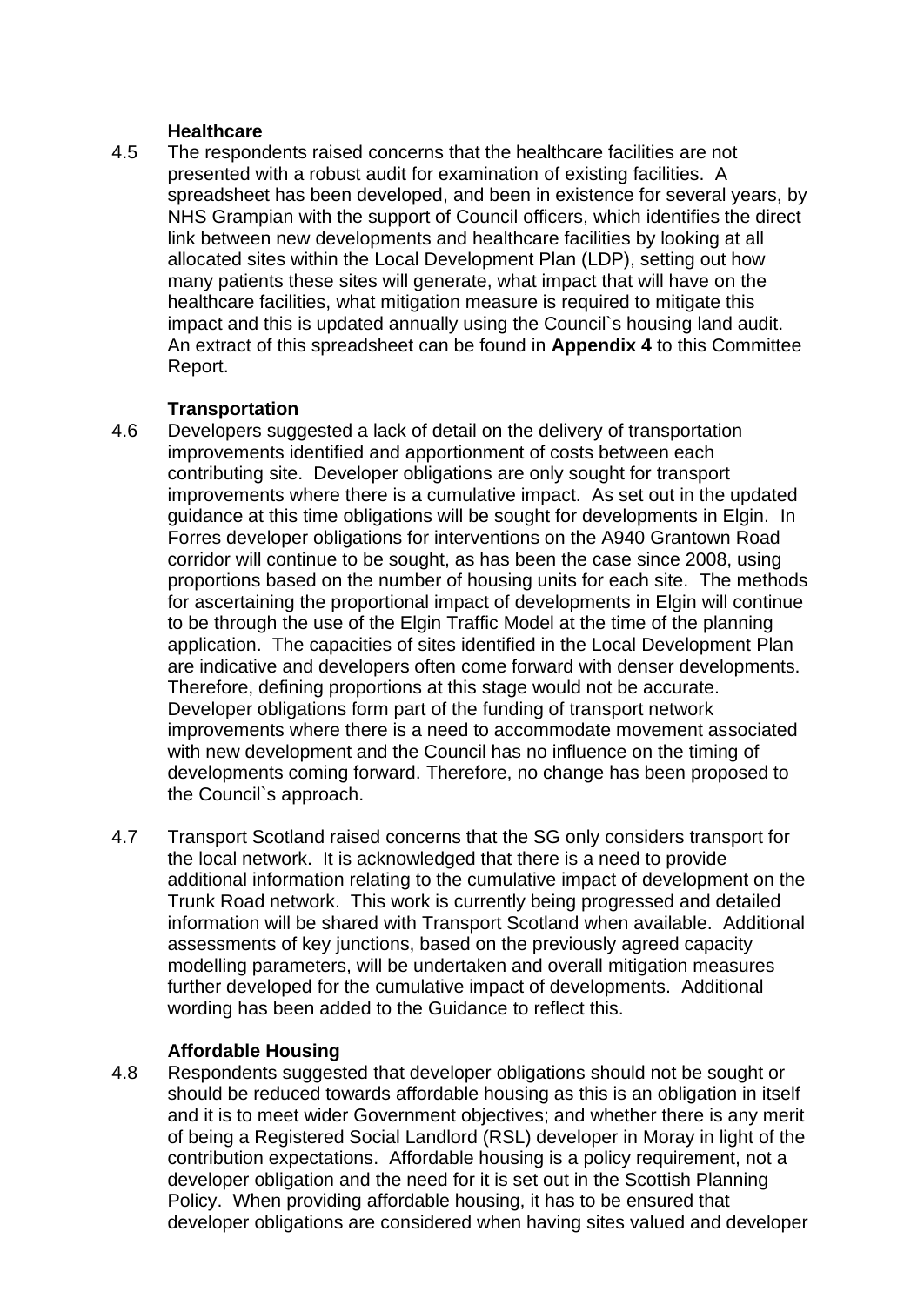obligations should be reflected in land values. Moray Council Housing Service follows this practice and all the affordable housing developments provided by the Council take account of developer obligations when purchasing land.

#### **Governance**

4.9 Respondents objected to the 15 year timescale for spending developer obligations and requested clear criteria of how unspent developer obligations are being refunded to developers. Moray is considered to have a slower build-out rate and therefore the 15 year timescale is deemed to be reasonable to allow adequate time for the Council and NHS Grampian to be able to spend funds given the timeframe required to construct larger infrastructure items. The 15 year timescale is considered to be reasonable in comparison to other local authorities` timescales for spending. The process for refunding unspent developer obligations is set out on Page 10 of the Guidance.

### **Cap/Viability**

- 4.10 Respondents objected to the removal of the cap and requested that the cap removal should form part of the consultation. The consultation responses suggested that no evidence was provided for this change in the Council`s position from the one set out in the current adopted Guidance. The reason for the introduction of the cap was to allow time for land values to adjust to the level of developer obligations required and provide a transition period for developers and landowners, however since the introduction of the cap in 2017, there has been no evidence to suggest that the land values have adjusted. By continuing to maintain an artificial CAP, the Council is bridging an even larger funding gap in infrastructure due to the cap, which is no longer sustainable due to the budgetary pressures the Council is facing. Where there are viability issues the Council will negotiate an appropriate level of developer obligations to ensure the continuing growth of Moray. The removal of the cap was a Committee decision and therefore did not form part of the consultation. Additional wording has been added to the SG to provide explanation for the removal of the cap.
- 4.11 Concerns were raised as the viability of the allocated sites within the Proposed Plan were all based on the cap, and the removal of the cap will have an impact on the deliverability of the Proposed Plan and on effectiveness of sites. Developer obligations and policy requirements at the time of the application must be met; and should be taken account of when purchasing land. The review of the cap at the end of 2019 was clearly articulated to developers through the current SG.

### **Viability Assessments/Process**

4.12 The respondents were concerned about the viability assessments becoming a standard part of the planning process causing delays and adding to development costs. A more efficient process for viability claims and a template approach have been suggested by Homes for Scotland. The process of dealing with viability assessments has been reviewed and amended as set out in **Appendix 5** of the Guidance. The viability assessments previously received had been submitted in different formats and did not include all the necessary information, which added to the period of time for their scrutiny and determination of planning applications. It is considered that the level of details included within **Appendix 5** and the list of information required to be submitted with a viability assessment, will provide clear guidance to the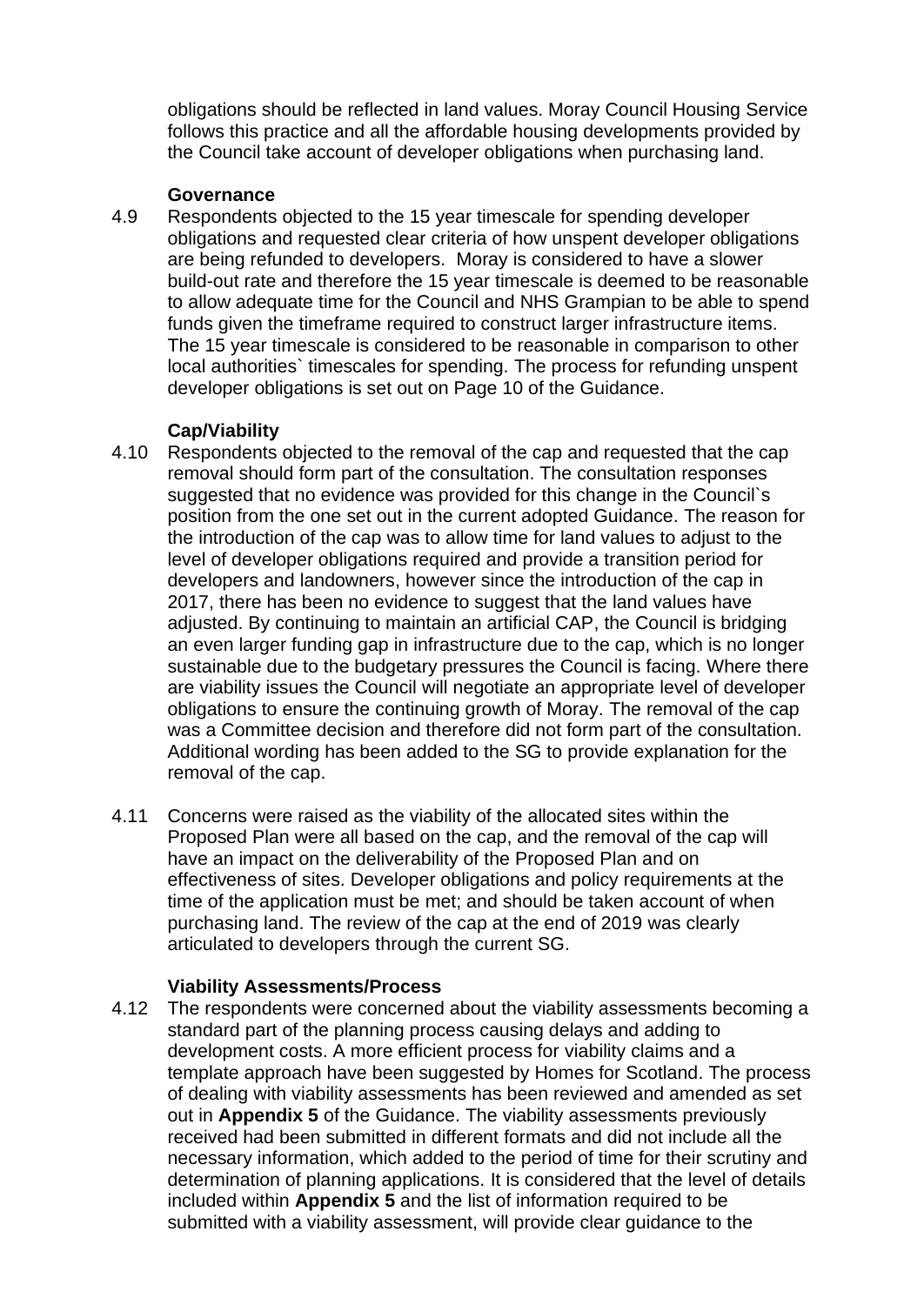developers as to what needs to be included within a viability claim. Receiving all this information upfront will also reduce lengthy discussions and allow Council officers and the District Valuer (DV) to review and scrutinise the viability assessments quicker and more efficiently, reducing any unnecessary delays in the planning process. The Applicant Viability Data (AVD) form as set out in **Appendix 5** could also be used as a template for those who are unsure how to set out the information required. The AVD form and guidance notes were prepared by the Council in conjunction with the DV based on recent viability experience and policy guidance.

- 4.13 Comments queried the reason and the legislative provision of the introduction of a set fee to cover officer time spent scrutinising viability assessments. The poor quality of some viability assessments received have taken up a significant amount of officer time to scrutinise these, which is additional to the workload of the officers, and therefore it was proposed in the draft version of the guidance that this cost should be reimbursed by developers. However, as per Scottish Government advice, dealing with viability assessments is considered to be one of the statutory functions of developer obligations, which should be covered by the planning fees. Therefore, it is proposed to remove this fee from the Guidance. However, developers will still have to cover the cost for the District Valuer to scrutinise viability assessments.
- 4.14 Head of Economic Growth & Development has delegated authority to negotiate a variation in developer obligations up to the value of £50,000. Planning applications, where the variation in developer obligations value due to viability assessment exceeds £50,000, will be reported to the Planning and Regulatory Services Committee for their consideration. This process will be kept under review.

# **5. Next steps**

5.1 If the proposed changes arising from the responses in **Appendix 1** are agreed, officers will make the required changes and submit the final version of the Guidance set out in **Appendix 2** to the Scottish Government for a period of 28 days for their consideration before it is adopted by the Council on the same day as the MLDP 2020 and forms part of the statutory MLDP 2020.

### **6. SUMMARY OF IMPLICATIONS**

### **(a) Moray 2026: A Plan for the Future and Moray Corporate Plan 2015 – 2017**

Developer Obligations will assist in delivering the Council's priorities, such as developing a sustainable economy, creating ambitious and confident young people and safer communities.

### **(b) Policy and Legal**

The Developer Obligations Supplementary Guidance will form part of the statutory MLDP 2020.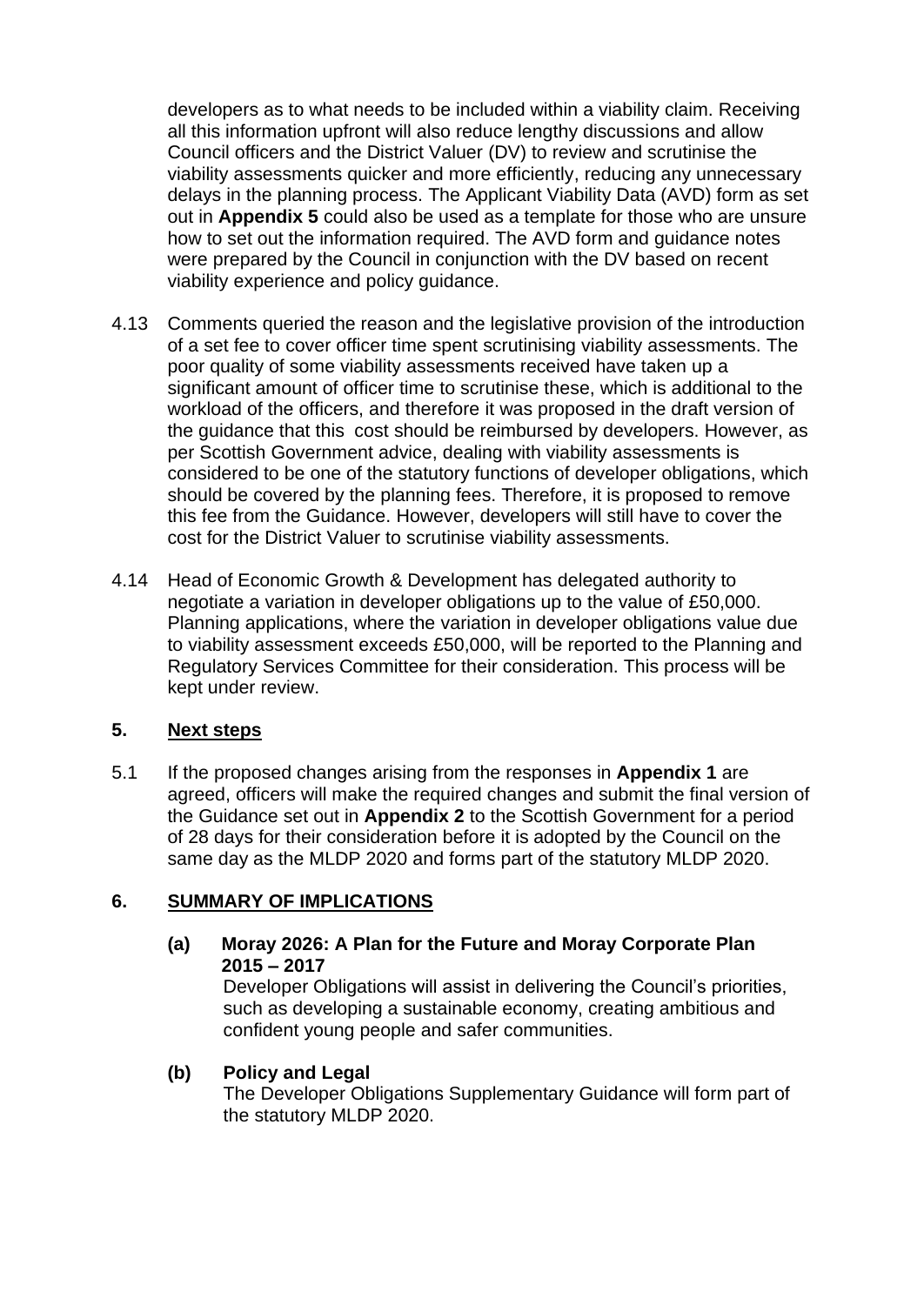### **(c) Financial Implications**

The Council may need to provide for any adverse impact on existing infrastructure and facilities resulting from new development should developer obligations not be sought or the level sought does not cover the costs following viability appraisals.

Mechanisms such as forward funding of infrastructure projects carry an inherent risk associated with the pace and scale of future development and the timescales over which obligations will be achieved.

### **(d) Risk Implications**

The Council should aim to provide certainty to developers over the level of developer obligations required. Excessive demands for obligations could constrain development in Moray and failure to achieve sufficient obligations for infrastructure requirements resulting from a development will place an additional strain on public services. Under the current financial pressures, it is not financially sustainable for the Council to continue to bridge the funding gap to the current extent and as an option; developers could submit viability assessments if they consider the level of developer obligations render their development unviable.

Complaints and objections to the level of developer obligations could cause delays to the development management process and could affect the performance standards for both Development Management and Strategic Planning & Development.

The Council may need to be more proactive in acquiring land, the use of CPO and developing sites if the housing market were to stall due to land values being lower.

### **(e) Staffing Implications**

The removal of the cap is likely to increase the amount of viability appraisals received, which will require significant officer time to scrutinise and verify these via the District Valuer.

Officer time from Strategic Planning & Development will be required to organise and run awareness raising workshops/events targeting the public and local solicitors. The removal of the discount for small scale developments and affordable housing requirement are likely to increase the time in dealing with complaints and the workload of the Local Review Body could significantly increase.

Officer time from Education, Housing and Transportation Services is required in the preparation of the review of the Supplementary Guidance as well as with the ongoing developer obligations work.

Adequate staffing at Legal Services is required to support developer obligations officers to spend secured developer obligations and to draft s75 legal agreements to avoid unnecessary delays in the process. This is currently an issue within Legal Services as a result of pressure from competing priorities. As a result of this pressure, the officer time at